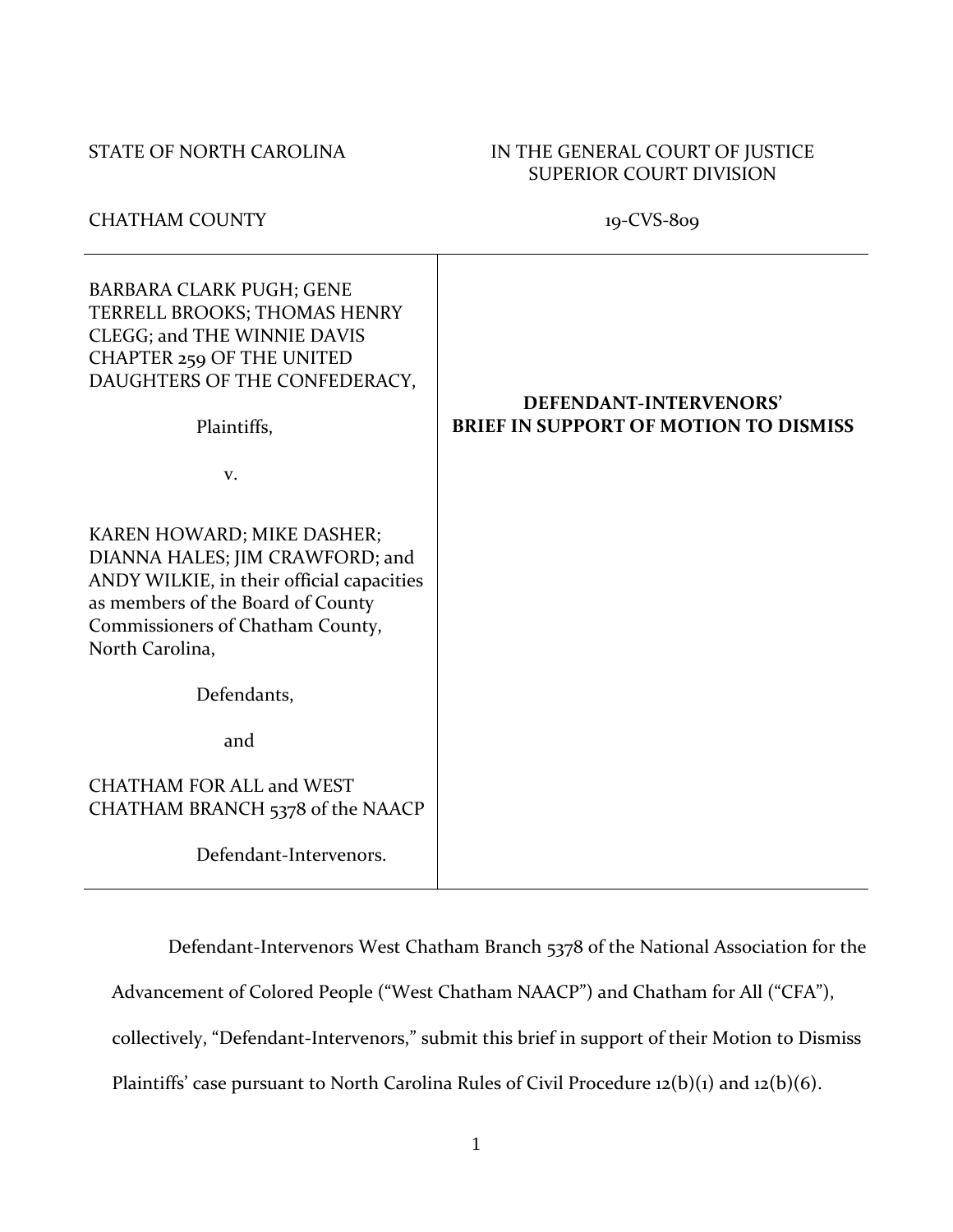Plaintiffs brought suit to keep a Confederate monument ("the UDC Monument") in front of the Chatham County Courthouse after Defendants, the elected representatives of Chatham County, voted to revoke the license the County gave in 1907 to Plaintiff Winnie Davis Chapter of the United Daughters of the Confederacy ("UDC") to erect its Monument there. Plaintiffs, however, lack standing to pursue the relief they seek, and their Complaint fails as a matter of law to state any actionable claim for relief. Accordingly, the Complaint should be dismissed.

### **I. STATEMENT OF FACTS**

Defendant-Intervenors hereby incorporate by reference the Statement of Facts from their Brief in Support of Motion to Intervene.

### **II. ARGUMENT**

Because Plaintiffs have sought expedited treatment of their claims by filing a preliminary injunction motion, the arguments supporting dismissal are already before the Court in Defendant-Intervenors' Response in Opposition to Plaintiffs' Motion for Preliminary Injunction ("Response"), which Defendant-Intervenors adopt and incorporate herein by reference. For the reasons stated in that Response and the reasons set out below, this Court should dismiss Plaintiffs' complaint with prejudice pursuant to Rule 12(b)(1) for lack of subject matter jurisdiction or pursuant to Rule 12(b)(6) for failure to state a claim upon which relief can be granted.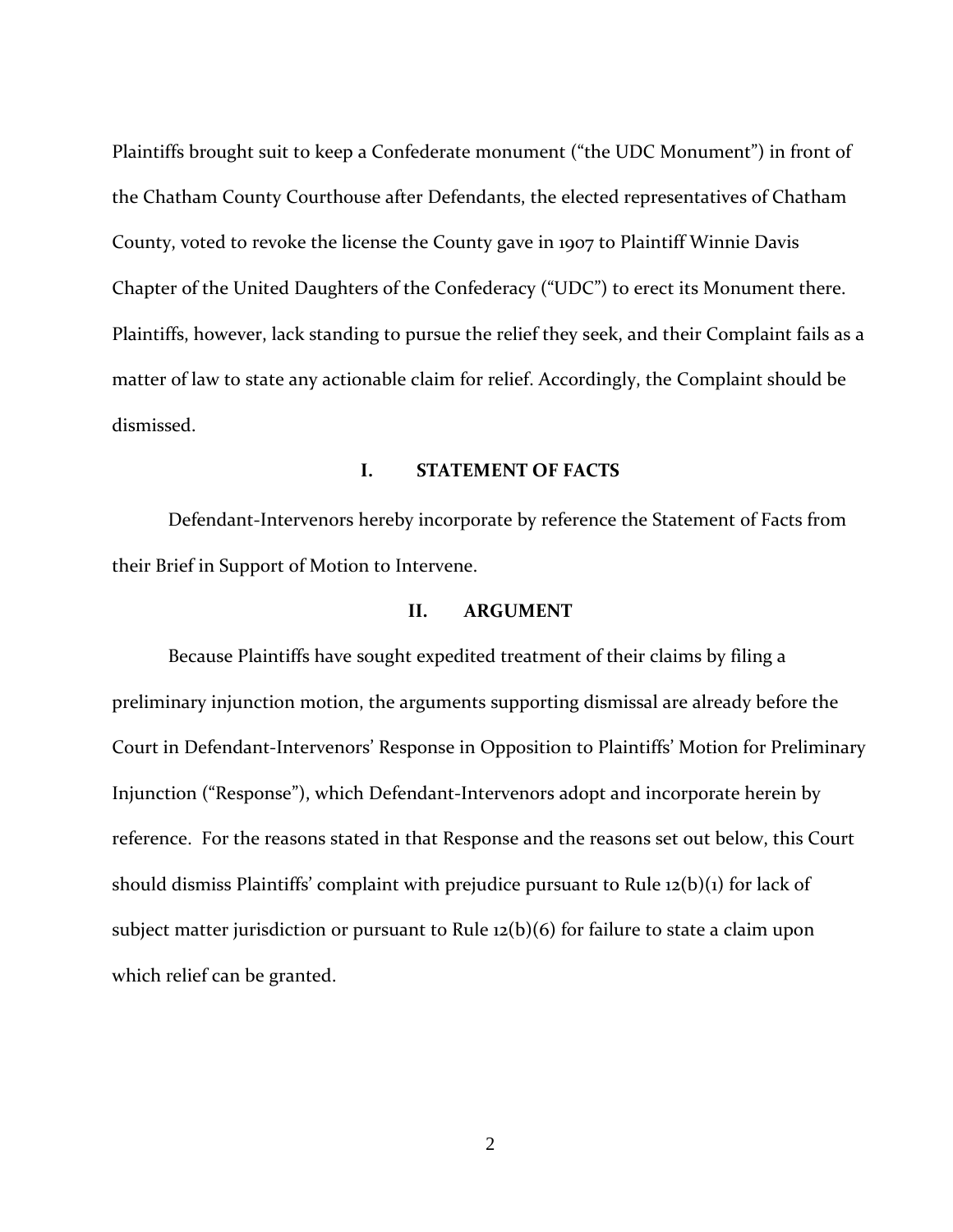# **A. The Court lacks subject matter jurisdiction over Plaintiffs' claims, requiring dismissal under Rule 12(b)(1).**

As fully discussed in Defendant-Intervenors' Response at 4-8, the Court does not have subject matter over this action because Plaintiffs cannot carry their burden to establish they have standing. A matter should be dismissed pursuant to either Rule 12(b)(1) or Rule 12(b)(6) if the complainants lack standing to sue. *Fairfield Harbour Prop. Owners Ass'n, Inc. v. Midsouth Golf, LLC*, 215 N.C. App. 66, 72, 715 S.E.2d 273, 280 (2011); *Fuller v. Easley*, 145 N.C. App. 391, 395, 553 S.E.2d 43, 46 (2001). "Standing is a necessary prerequisite to a court's proper exercise of subject matter jurisdiction." *Street v. Smart Corp.*, 157 N.C. App. 303, 305, 578 S.E.2d 695, 698 (2003) (citations and internal quotation marks omitted). It is "a threshold issue that must be addressed, and found to exist, before the merits of [the] case are judicially resolved." *In re T.B*., 200 N.C. App. 739, 742, 685 S.E.2d 529, 531–32 (2009) (citations and internal quotation marks omitted). Lack of standing deprives the court of subject matter jurisdiction over the action. *Neuse River Found. v. Smithfield Foods, Inc.*, 155 N.C. App. 110, 574 S.E.2d 48 (2002).

As argued in Defendant-Intervenors' Response, Plaintiffs fail this jurisdictional standard because:

> • The individual Plaintiffs' assertions that they pay county property taxes does not confer standing upon them or differentiate them from any other members of the general public. *See* PI Opposition at 5 (citing *Fuller* 145 N.C. App. at 395, 553 S.E.2d 43).

> > 3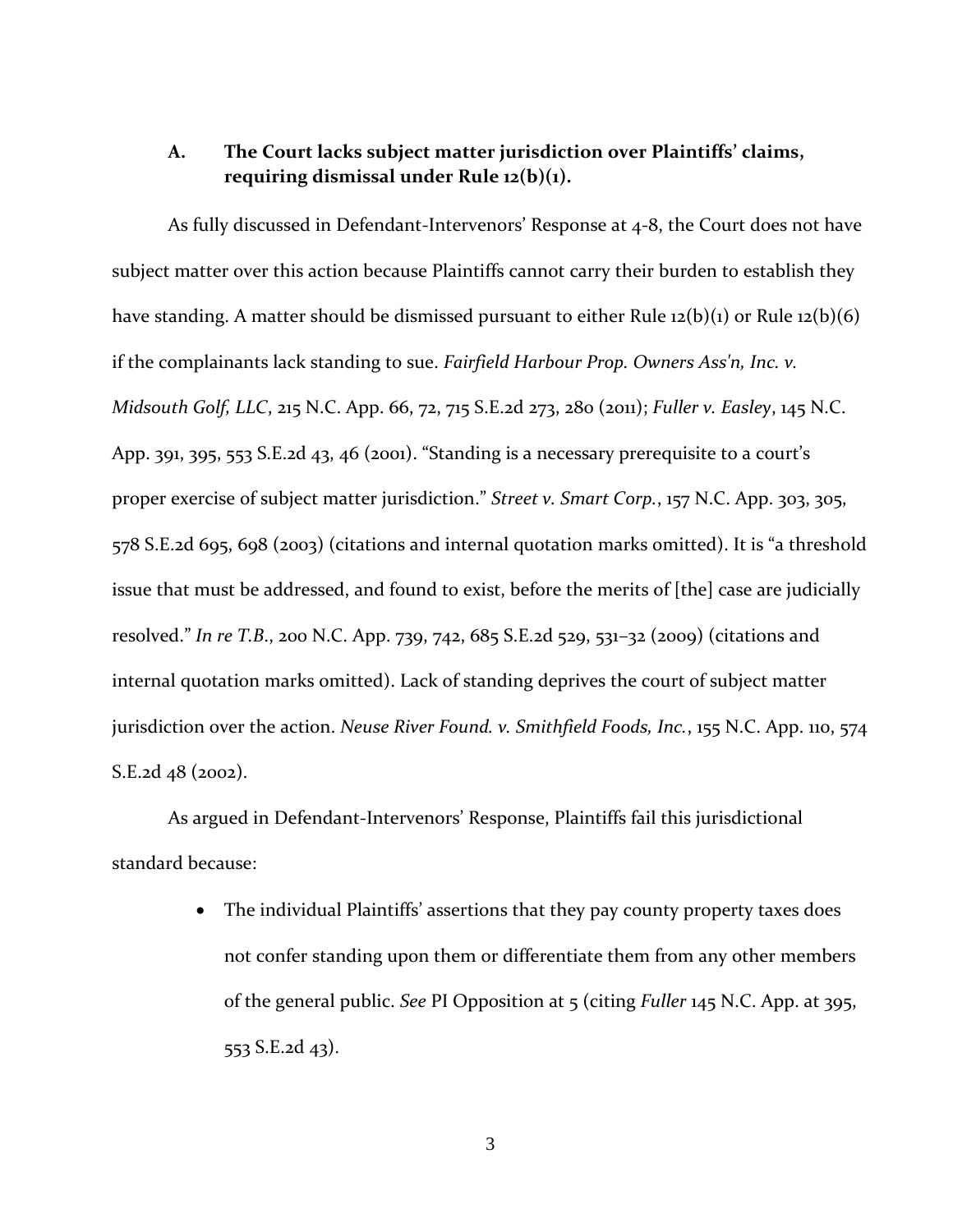- The individual Plaintiffs' claims that they have Confederate soldier ancestors have consistently and properly been rejected as a basis for standing. *Id*. (citing, *e.g.*, *Gardner v. Mutz*, 360 F. Supp 3d. 1269, 1276 (M.D. Fl. 2019)).
- Aesthetic enjoyment of a Confederate monument does not satisfy standing requirements. *Id*. at 6 (citing *Historical Preservation Action Committee v. Reidsville*, 230 N.C. App. 598, \_\_ S.E.2d \_\_ (2013) (unpublished).
- Plaintiff UDC cannot show representational standing because it fails to allege any legal injury or harm suffered by its members. *Id*. at 6-7 (citing *N.C. State Conf. of the NAACP v. N.C. State Bd. of Elections*, 283 F. Supp 3d 393, 399 (M.D.N.C. 2017).
- Plaintiffs do not, and cannot, identify any injury in fact as required by law for them to proceed. *See* Defendant-Intervenors' Response at 7-8 (citing *Coker v. DaimlerChrysler Corp*., 172 N.C. App. 386, 391, 617 S.E.2d 306, 310 (2005)) & 21- 23. Among other things, Plaintiffs allege that they do not own the UDC Monument. *Id.*
- N.C. Gen. Stat. § 100-2.1 establishes no private right of action for Plaintiffs. *Id*. at 7; *see also* Defendants' Motion to Dismiss Brief at 7-8.
- Plaintiffs do not have standing under the Declaratory Judgment Act. *See* Defendant-Intervenors' PI Opposition at 7; *see also* N.C. Gen. Stat. § 1-254; *Gaston Bd. of Realtors, Inc. v. Harrison*, 311 N.C. 230, 234, 316 S.E.2d 59, 61 (1984) (holding that courts have jurisdiction to issue a declaratory judgment "only when the pleadings and evidence disclose the existence of an actual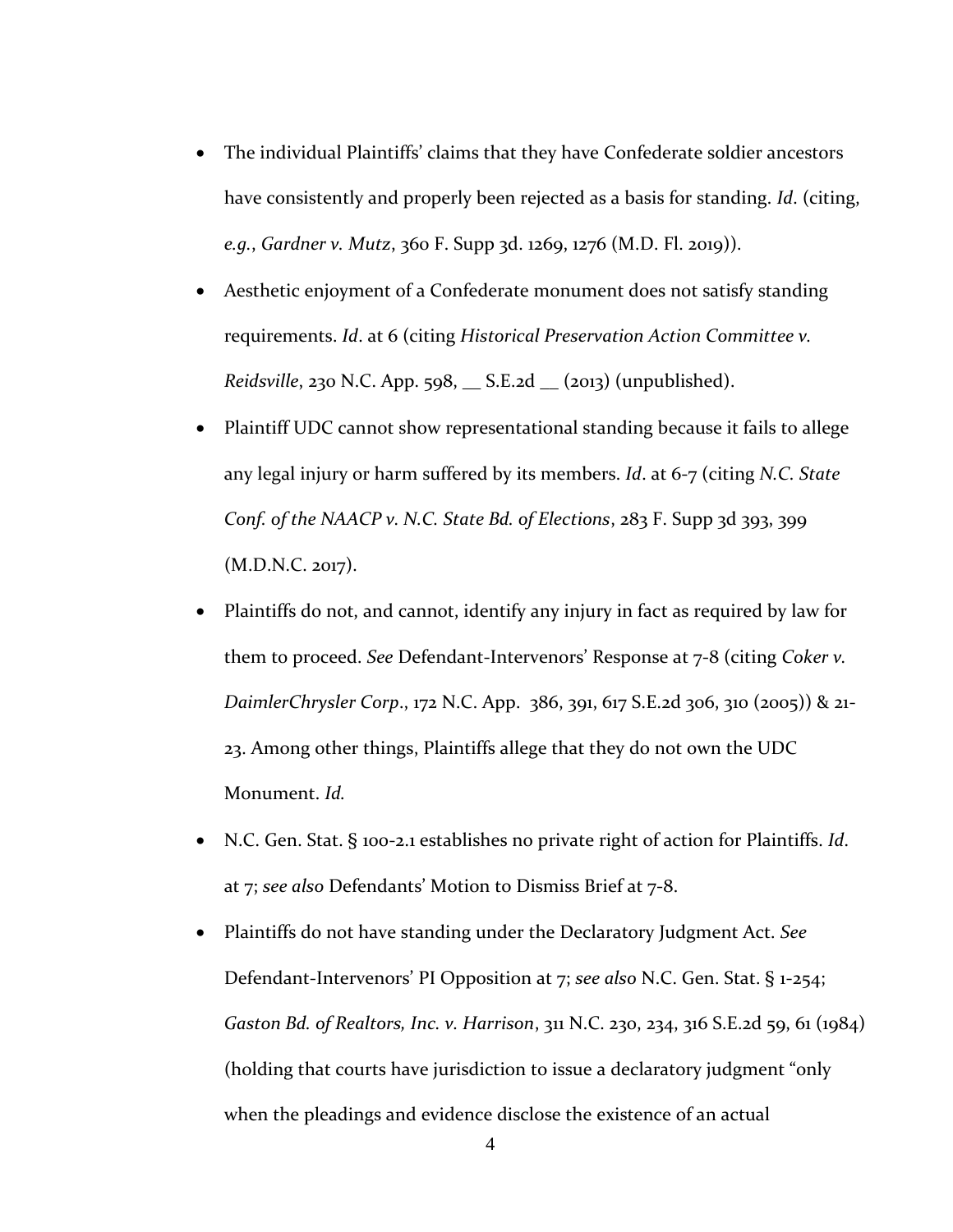controversy between parties having adverse interests in the matter in dispute.") (citations omitted).

Because they lack standing, Plaintiffs are not entitled to proceed with this litigation. This Court should dismiss their complaint pursuant to Rule  $12(b)(1)$ .

# **B. The Complaint fails to state a claim for relief, requiring dismissal pursuant to 12(b)(6).**

As fully discussed in Defendant-Intervenors' Response at 9-21, the Complaint further fails to state a claim upon which relief can be granted. A motion to dismiss should be granted if the complaint does not "state enough to give the substantive elements of a legally recognized claim" or if the complaint "pleads facts which serve to defeat the claim[s]" it alleges. *Raritan River Steel v. Cherry, Bekaert & Holland*, 322 N.C. 200, 367 S.E.2d 609, 612 (1988) ("A motion to dismiss under Rule 12(b)(6) tests the legal sufficiency of the complaint."). In considering a motion to dismiss, only "the well-pleaded material allegations of the complaint are taken as admitted." *Sutton v. Duke*, 277 N.C. 94, 98, 176 S.E.2d 161, 163 (1970). "[C]onclusions of law or unwarranted deductions of fact are not [taken as] admitted." The content of the Complaint fails to clear the Rule 12(b)(6) hurdle.

As Defendant-Intervenors argued in their Response, Plaintiffs have failed to state a cause of action because:

> • Plaintiffs have no private right of action under N.C. Gen. Stat. § 100-2.1. *See* Response at 7; *see also* Defendants' Brief in Support of Motion to Dismiss at 7- 8.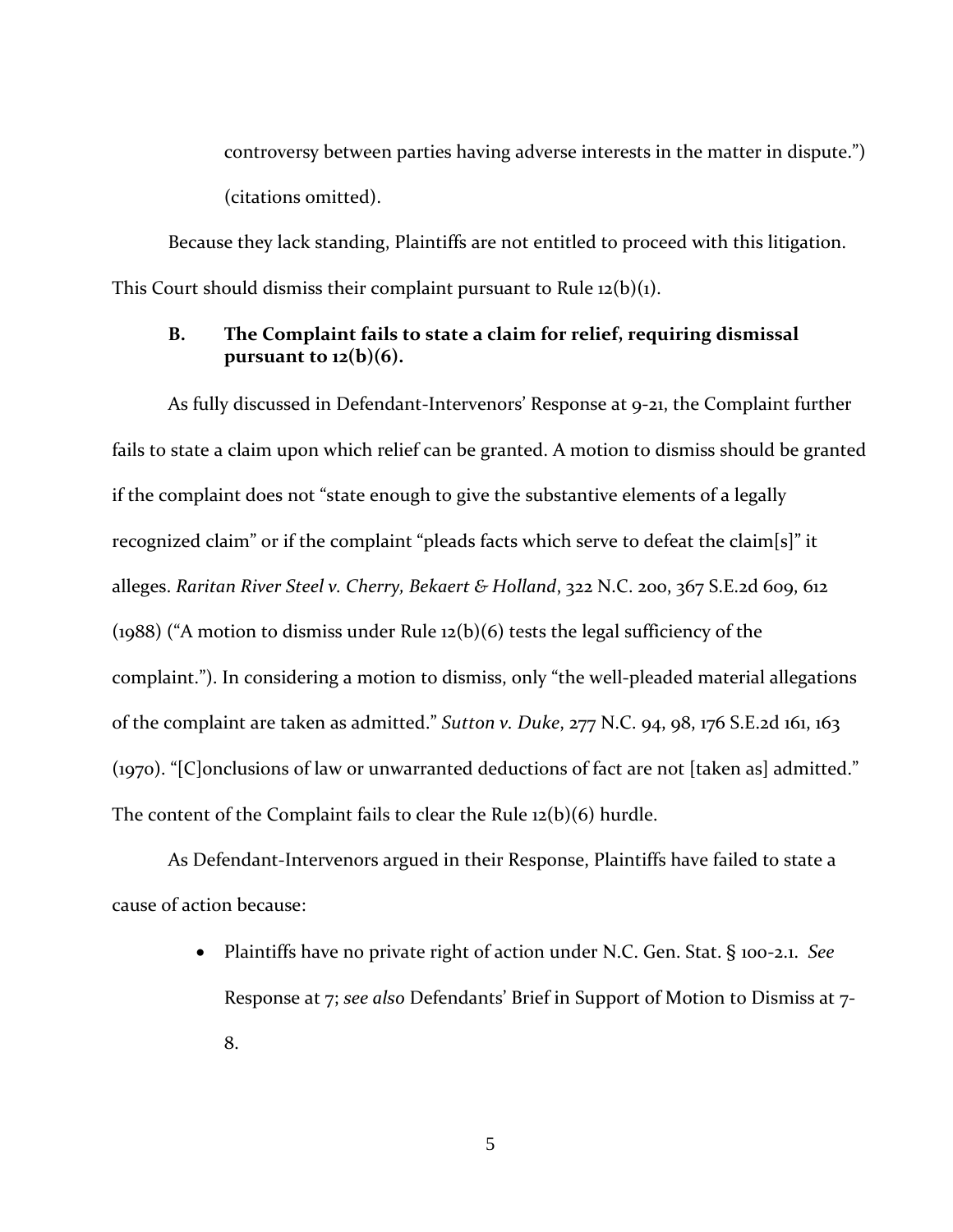- Plaintiffs fail to allege that the UDC Monument was approved by the North Carolina Historical Commission. *See* Response at 13 (citing N.C. Gen. Stat. §  $100-2)$ .
- Plaintiffs fail to make factually-supported allegations that the UDC Monument is publicly owned such that N.C. Gen. Stat. § 100-2.1 would apply. *See id*. at 10-13 (noting the requirements for a county accepting a gift, which are not addressed in the complaint, and the law that licenses are freely revocable).
- Plaintiffs fail to allege that the exceptions to N.C. Gen. Stat. § 100-2.1, including the public safety exception, do not apply. *See id*. at 14-15.
- Plaintiffs' proffered construction of N.C. Gen. Stat. § 100-2.1 is inconsistent with U.S. Const. Art. III, Sec. 3 and N.C. Const. Art. I, Secs. 4 and 5. *See id*. at 16-18.
- Plaintiffs' proffered construction of N.C. Gen. Stat. § 100-2.1 also is erroneous because it would violate Chatham County's right to speak for itself and choose the messages it expresses. *See id*. at 19-20 (citing, *e.g.*, *Pleasant Grove City, Utah v. Summum*, 555 U.S. 460, 467-68 (2009).

Plaintiff's complaint fails the Rule  $12(b)(6)$  test. It does not allege the mechanism of UDC's putative gift to Chatham County in accordance with legal requirements for a county to receive a gift. The Complaint on its face fails to sufficiently allege anything other than a license, which is freely revocable and was, in fact, revoked.

For all of these reasons, Plaintiffs have failed to state a claim for relief. Court should dismiss the Complaint pursuant to Rule  $12(b)(1)$ .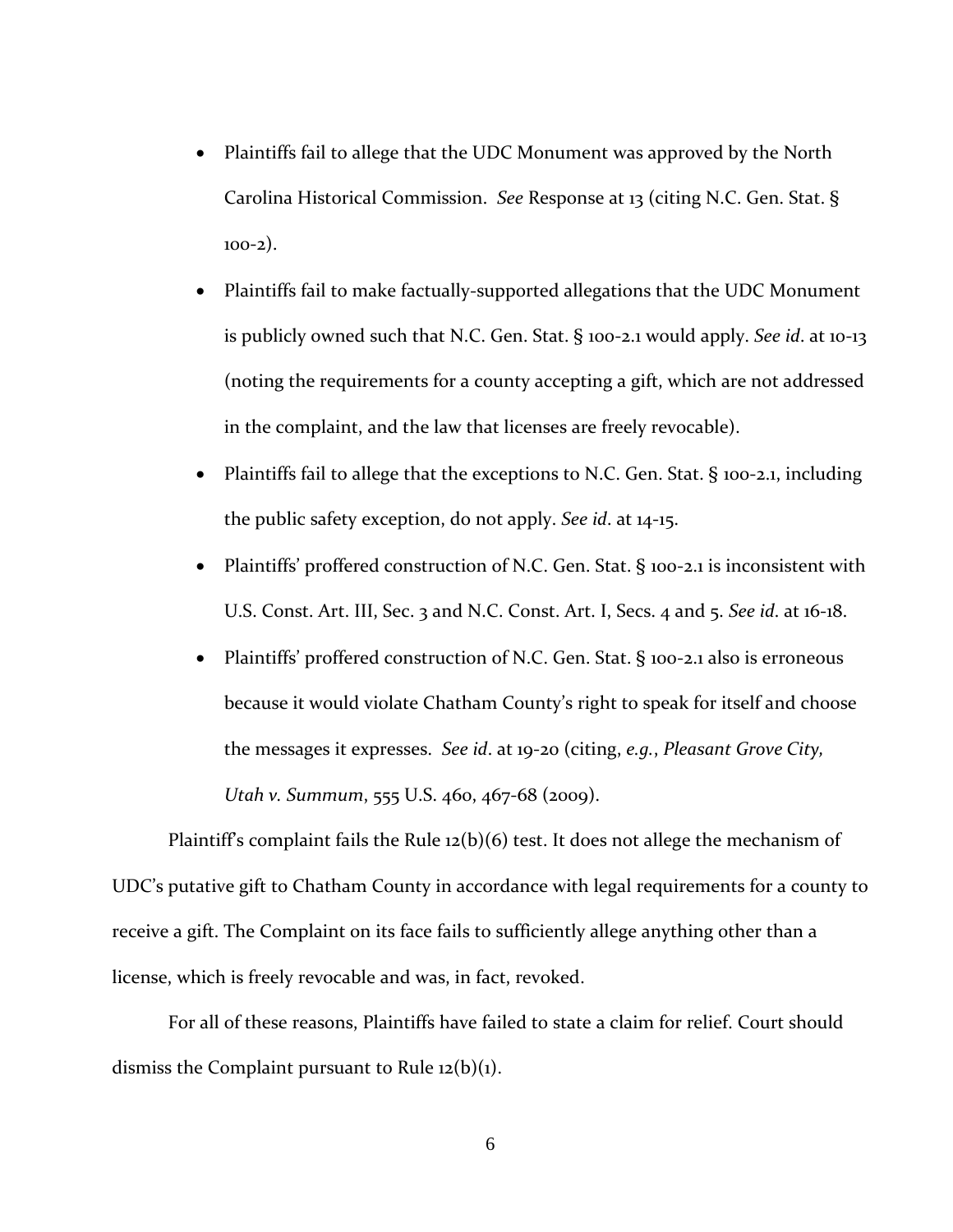#### **CONCLUSION** III.

For the reasons set forth here, Defendant-Intervenors respectfully request that this

Court dismiss Plaintiffs' Complaint with prejudice.

Respectfully submitted, this the 8<sup>th</sup> day of November 2019.

# Lawyers' Committee for Civil Rights Under Law

Cirpoder

Elizabeth Haddix NC State Bar No. 25818 Mark Dorosin NC State Bar No. 20935 P.O. Box  $956$ Carrboro, NC 27510 Tel. 919.914.6106 ehaddix@lawyerscommittee.org mdorosin@lawyerscommittee.org

### Kilpatrick Townsend & Stockton LLP

Joseph S. Dowdy NC State Bar No. 31941 Phillip A. Harris, Jr. NC State Bar No. 39740 4208 Six Forks Road, Suite 1400 Raleigh, NC 27609 Phone: (919) 420-1700 Fax: (919) 420-1800 JDowdy@KilpatrickTownsend.com PHarris@KilpatrickTownsend.com Elizabeth L. Winters NC State Bar No. 44918 1001 West Fourth Street Winston-Salem, North Carolina 27101 Telephone: (336) 607-7300 Facsimile: (336) 607-7500 BWinters@KilpatrickTownsend.com

Attorneys for Defendant-Intervenors